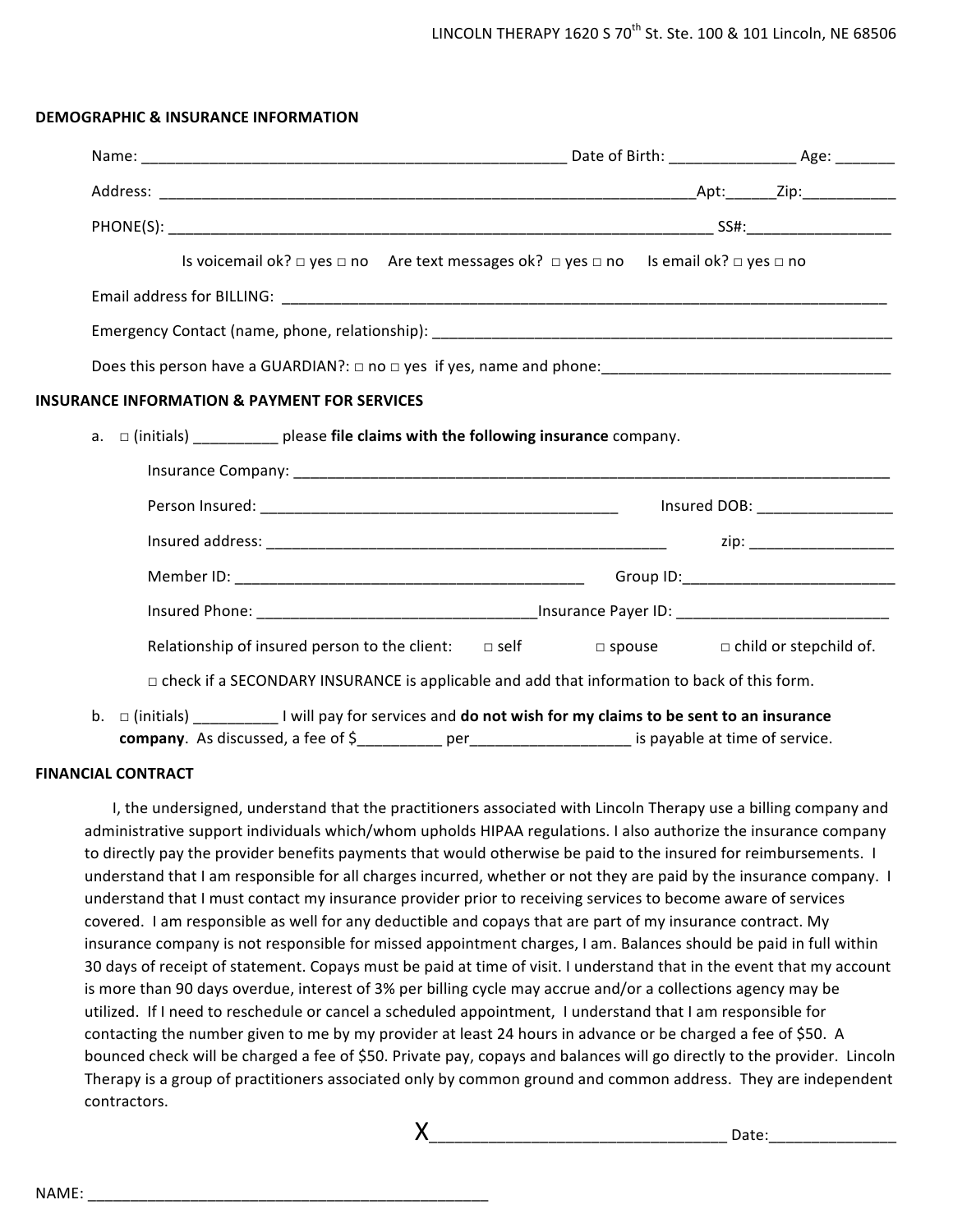#### **INFORMED CONSENT FOR TREATMENT**

□ David Sullivan, LIMHP, LADC

I am my own guardian and I consent to participate in services provided by the above noted practitioner or I am the legal or appointed **temporary guardian** of the identified client/patient for which these forms are being filled out. I/the person I am guardian for am voluntarily entering a therapeutic relationship with above noted practitioner. I understand that I am consenting and agreeing only to those services that the above named provider is qualified to provide within the scope of the provider's license, certification, and training. I understand that I may revoke this consent at any time. A range of services are available from the practitioners. An initial assessment will be made prior to beginning treatment to determine which services are appropriate. I understand that I can expect regular review of progress and treatment goals. I agree to be actively involved in the treatment and in the review process. The results of this treatment are not guaranteed as participation, motivation to change, active involvement, follow through and canceling appointments all contribute to outcomes. I may discontinue treatment at any time and agree to discuss discontinuation, without judgment, with my practitioner prior to doing so.

**X** Date:

#### **HIPAA POLICY STATEMENT**

The practitioners will not release information without prior written or verbal indication to release personal health information. In certain circumstances, this confidentiality must be broken in order to follow ethical and legal guidelines: if a court of law supersedes, if a subpoena is presented, or when risk of imminent danger to self is presented, a danger to another person is presented, or when there is suspicion that a child or elder is being sexually or physically abused. I have been offered a copy of the HIPAA, The Health Insurance Portability and Accountability Act/I have been told that a copy can be found on lincolntherapy.com. I understand that all information shared with the practitioners that practice at Lincoln Therapy is confidential and information will not be released without my knowledge. If I have any questions regarding this consent form or about the services offered by the practitioners at Lincoln Therapy, I may discuss them with my provider. I have read and understand the above.

**X** 2

## **ADVANCED DIRECTIVES**

The state of Nebraska allows you to make an "advance directive" for mental health decision making. An advance directive is a legal form. It talks about how you want to be treated if you are not able to speak for yourself. Providers look at this form if you are too sick to decide about your care. You can use an advance directive to:

- Tell a doctor, hospital or judge what types of treatment you want or do not want.
- Name a friend or family member who can make mental health care decisions for you. They can do this if you are not able to make decisions for yourself.

You can get more information and sample forms from the National Resource Center on Psychiatric Advance Directives, www.nrc-pad.org. Tell your family and providers if you have an advance directive. Give copies to:

- All providers caring for you. This includes your primary care doctor.
- People you name as a medical or mental health power of attorney.
- Family members or trusted friends. They can help your providers make choices for you.

Even after you make an advance directive, a provider may not want to follow it "as a matter of conscience." This is when the provider does not agree with the directive. This does not happen often. If it does happen, the provider must give you written policies that:

- State why the facility and/or providers object to the directive.
- State the law that allows the objections.
- Describe the medical conditions involved.

Listing someone below provides a TEMPORARY ADVANCED DIRECTIVE. WOULD YOU LIKE TO NAME SOMEONE? □ yes, □ no Name & Phone:

NAME: \_\_\_\_\_\_\_\_\_\_\_\_\_\_\_\_\_\_\_\_\_\_\_\_\_\_\_\_\_\_\_\_\_\_\_\_\_\_\_\_\_\_\_\_\_\_\_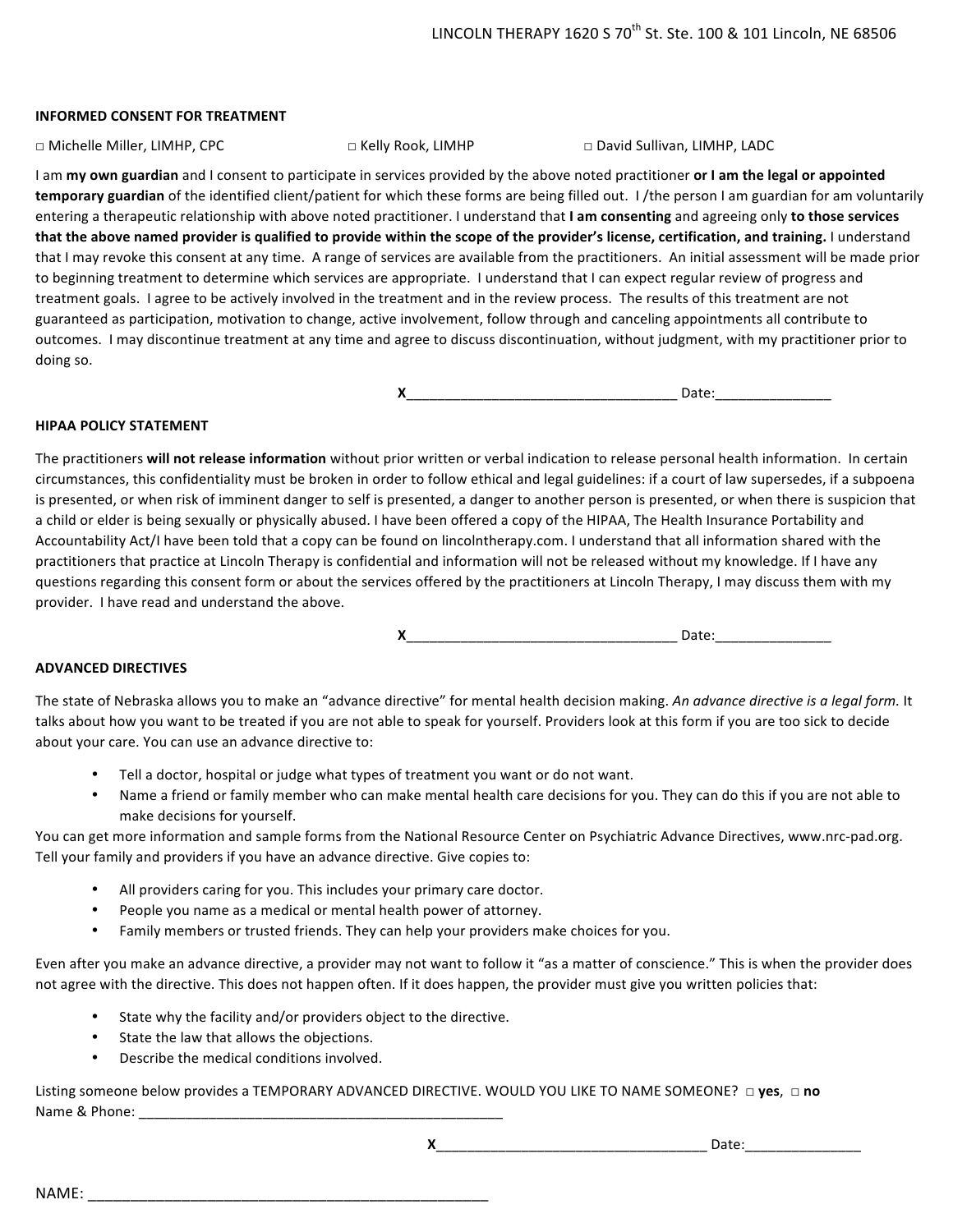# AREAS OF CONCERN/SYMPTOMS/PROBLEMS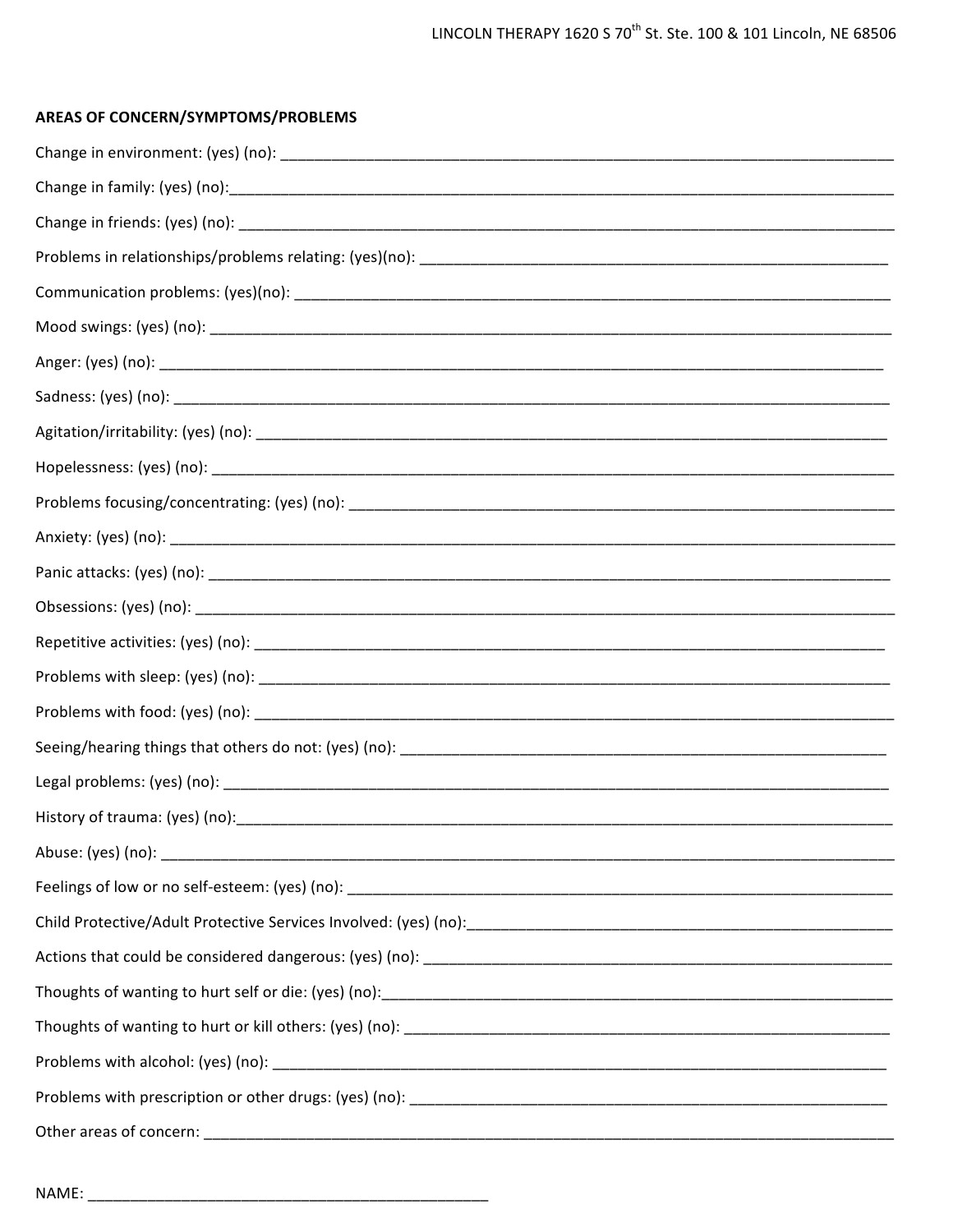## **COORDINATION OF TREATMENT**

Communication between your health care providers can offer you a higher level of care. In order to do so your permission is needed in writing. Can we release/obtain information from your PCP (Primary Care Provider), and other medication providers or therapeutic professionals for coordination of care purposes?

□ Yes, I'd like my therapist and PCP or other professionals to communicate. I will sign a release and/or releases if necessary.

□ No, I do not wish to sign or release my PERSONAL HEALTH INFORMATION.

| $\Box$ The PCP or General Practitioner that I am currently seeing is:                                               |  | □ I do not have one |  |  |  |
|---------------------------------------------------------------------------------------------------------------------|--|---------------------|--|--|--|
|                                                                                                                     |  |                     |  |  |  |
|                                                                                                                     |  |                     |  |  |  |
|                                                                                                                     |  |                     |  |  |  |
|                                                                                                                     |  |                     |  |  |  |
| MEDICATIONS PRESCRIBED by this practitioner are the following. Please include name of medications, dosages,         |  |                     |  |  |  |
| start and stop dates, and purpose/issues the medication has been prescribed to address: _____________________       |  |                     |  |  |  |
|                                                                                                                     |  |                     |  |  |  |
|                                                                                                                     |  |                     |  |  |  |
| □ The PSYCHIATRIST or APRN that I am currently seeing/saw in the past is:                                           |  | □ I do not have one |  |  |  |
|                                                                                                                     |  |                     |  |  |  |
|                                                                                                                     |  |                     |  |  |  |
|                                                                                                                     |  |                     |  |  |  |
|                                                                                                                     |  |                     |  |  |  |
| MEDICATIONS PRESCRIBED by this practitioner are the following. Please include name of medications, dosages,         |  |                     |  |  |  |
| Start and Stop dates, and purpose/issues the medication has been prescribed to address: __________________          |  |                     |  |  |  |
|                                                                                                                     |  |                     |  |  |  |
| $\Box$ I have NOT received mental health treatment (hospitalizations, therapy, psychiatric medication) in the past. |  |                     |  |  |  |
|                                                                                                                     |  |                     |  |  |  |
|                                                                                                                     |  |                     |  |  |  |
|                                                                                                                     |  |                     |  |  |  |

How did you become aware of Lincoln Therapy/Your practitioner? \_\_\_\_\_\_\_\_\_\_\_\_\_\_\_\_\_

NAME: \_\_\_\_\_\_\_\_\_\_\_\_\_\_\_\_\_\_\_\_\_\_\_\_\_\_\_\_\_\_\_\_\_\_\_\_\_\_\_\_\_\_\_\_\_\_\_